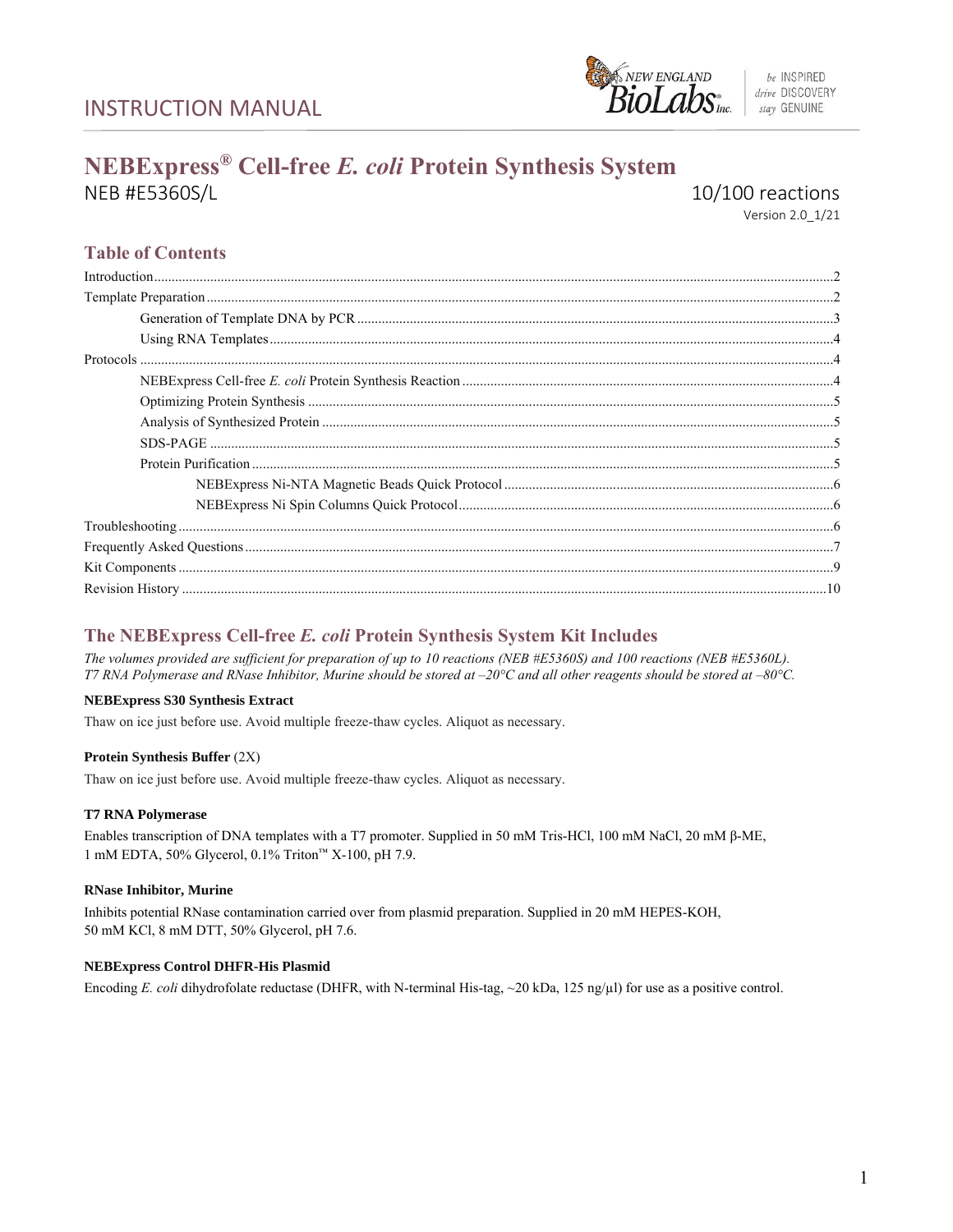### **Introduction**

Cell-free protein synthesis (CFPS) has become a powerful and versatile alternative to the heterologous *in vivo* expression of proteins. CFPS offers many advantages, such as time savings, high throughput protein synthesis and production of proteins toxic to living cells. Coupled transcription/translation systems contain an RNA polymerase and the necessary cellular machinery needed to direct protein synthesis (e.g., ribosomes, translation factors and tRNAs). Supplements such as amino acids, an energy source and NTPs complete the system. The NEBExpress Cell-free *E. coli* Protein Synthesis System is a coupled transcription/translation system designed to synthesize proteins encoded by a DNA template under the control of a T7 RNA Polymerase promoter.

The NEBExpress Cell-free *E. coli* Protein Synthesis System offers high expression levels, the ability to produce high molecular weight proteins, scalability, and is cost-effective for high throughput expression applications. The speed and robustness of the system facilitates protein synthesis in applications such as protein engineering, mutagenesis studies and enzyme screening. In addition, it can be used to generate proteins for biophysical and structure-function analyses.

Protein synthesis is achieved using a short incubation and the synthesized protein is compatible with downstream purification or analysis by SDS-PAGE, western blot or direct functional assay. The novel formulation of this system allows samples to be loaded directly onto SDS-PAGE, without the need for acetone or TCA precipitation. Additionally, the synthesized protein can be isolated from the reaction mixture by affinity purification techniques such as immobilized metal affinity chromatography (IMAC) for further structural and/or functional characterization.

### **Template Preparation**

PCR products, linear or circular plasmid DNA, or mRNA can be used as a template. While higher yields are often obtained with circular plasmid DNA, PCR products can generate acceptable yields and can provide timesaving advantages. Furthermore, a DNA exonuclease inhibitor, such as NEBExpress GamS Nuclease Inhibitor (NEB #P0774), can be added to stabilize linear DNA and achieve close to plasmid-level yields.

Template purity is important for successful *in vitro* transcription/translation; use the Monarch® Plasmid Miniprep Kit (NEB #T1010) or Monarch PCR & DNA Cleanup Kit (5 μg) (NEB #T1030) to isolate plasmid or linear DNA. Plasmid DNA prepared from some commercial kits may contain trace amounts of RNase A. The RNase A contamination can be inhibited by the supplied RNase Inhibitor, and therefore no additional clean-up steps are necessary.

The DNA template should be  $\geq 100$  ng/µl in a suitable buffer. For diluted DNA samples, nuclease-free water (NEB #B1500) should be used to prevent buffer carryover into the protein synthesis reaction. A starting point for template input is 250 ng of DNA (linear or circular) per 50 μl reaction. However, optimal DNA template can range from 25–1000 ng per reaction. Template input amount should be scaled up or down accordingly with the reaction volume.

For convenience, the NEBExpress DHFR-His Control Plasmid can be used as a cloning vector (Figure 1A). This high copy vector contains the required T7 promoter, ribosome binding site, T7 terminator elements and ampicillin resistance. The DHFR gene can be replaced with other genes of interest for use with *in vitro* expression.

### **Figure 1A. Schematic of the NEBExpress DHFR-His Control Plasmid.**



In addition to the desired protein coding sequence (in-frame), the template DNA must contain the following elements (Figure 1B):

- Start codon (ATG)
- Stop codon (TAA, TAG, or TGA)
- T7 promoter (20 to 100 nucleotides upstream of the coding sequence)
- Ribosome binding site (RBS, also known as a Shine-Dalgarno sequence) upstream, approximately 6-8 nucleotides, of the start of translation
- Spacer region 6 base pairs downstream from the stop codon (for PCR products)
- T7 terminator downstream from the stop codon (recommended for all templates)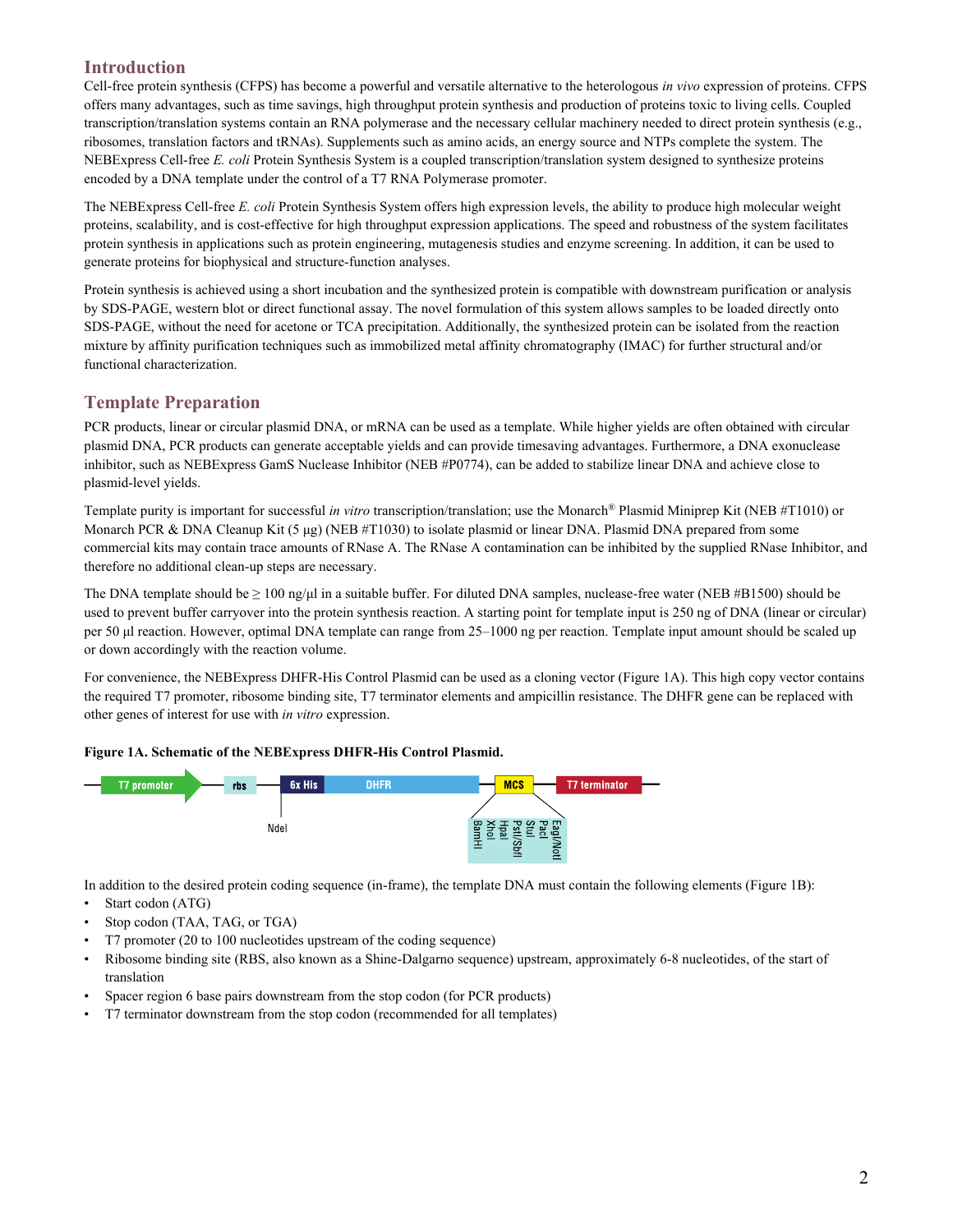#### **Figure 1B. Required Elements for Template DNA.**



### **Generation of Template DNA by PCR**

Gene specific primers are used to add adaptor sequences (homologous to part of the regulatory region DNA) to the 5' and 3' ends of the gene of interest (Figures 2 and 3).

### **Figure 2. Suggested Primer Design for PCR**



### 5' UTR sequence of Forward Primer (49 mer)

5' GCG AAT TAA TAC GAC TCA CTA TAG GGC TTA AGT ATA AGG AGG AAA AAA T . . . 27 bases matching gene of interest starting with ATG - 3

### 3' UTR sequence of Reverse Primer (35 mer)

5' AAA CCC CTC CGT TTA GAG AGG GGT TAT GCT AG TTA 24 bases matching gene of interest 3

### **Figure 3. 3´ UTR Stem Loop of PCR Templates**



*Illustration of the stem loop structure formed by the 3´ UTR Reverse Primer. This structure will be present in mRNA from templates generated by PCR using the suggested primer design in Figure 2. The 3´ UTR is based on the T7 Terminator sequence and will function as such.*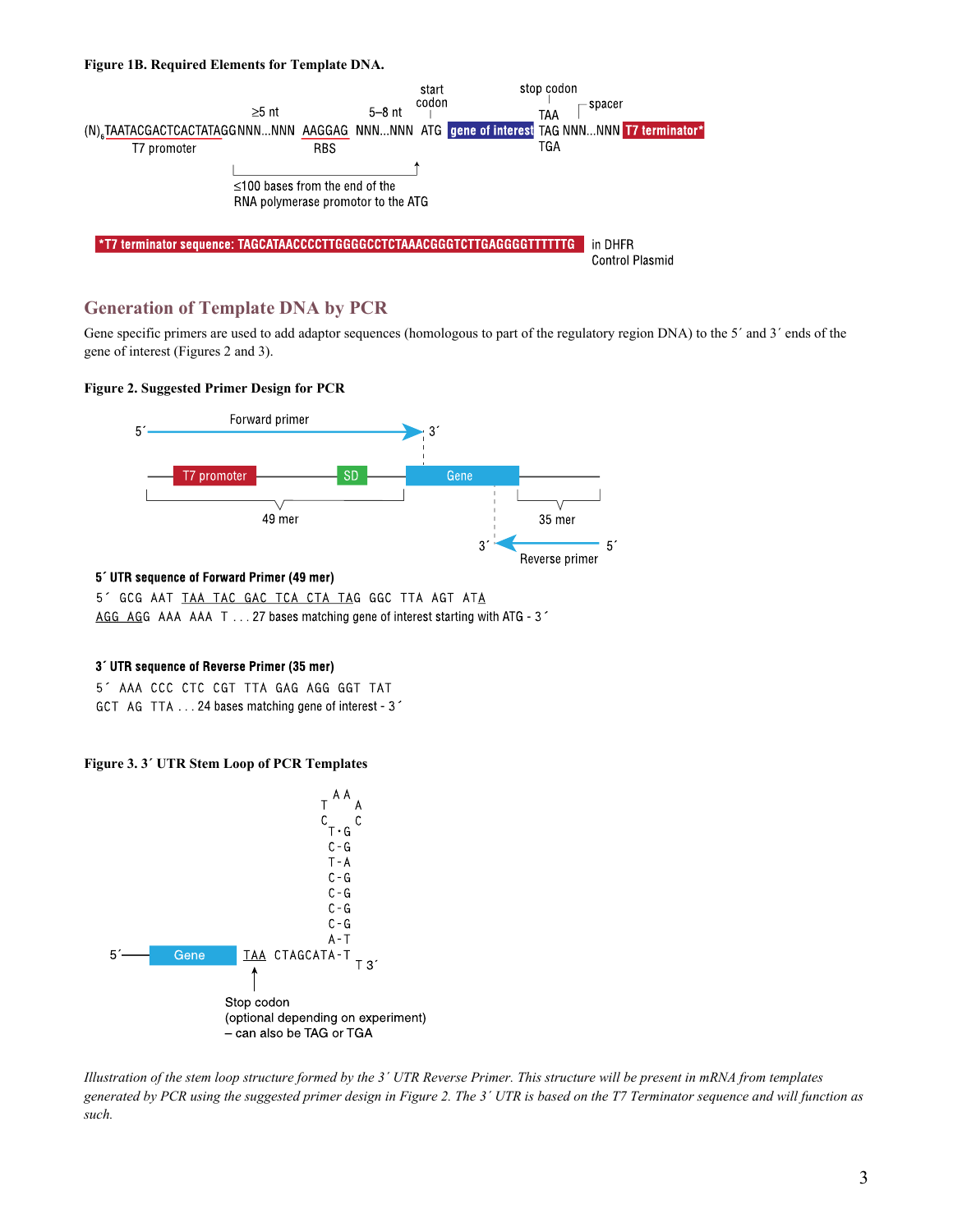### **Using RNA Templates**

Although the NEBExpress Cell-free *E. coli* Protein Synthesis System is designed for coupled transcription and translation, direct translation from an mRNA template is possible. The amount of RNA (transcribed *in vitro*) will need to be determined empirically. As a starting point, use 1–5 µg mRNA template per reaction. The mRNA should contain a proper Ribosome Binding Site for efficient translation. The quality of the mRNA is very important; therefore, *in vitro* transcription reactions should be cleaned up to remove residual NTPs, salts and buffers.

## **NEBExpress Cell-free** *E. coli* **Protein Synthesis Reaction Protocol**

Using a positive control template to verify protein synthesis can be useful when unfamiliar with *in vitro* transcription-translation protocols. To prevent nuclease contamination, wear gloves and use nuclease-free tubes and tips. Keep all reagents on ice before and during the assembly of reactions and avoid repeated freeze-thaw cycles of the tubes. Reactions are typically 50 μl but can be scaled down or up, as needed. Reactions are typically assembled in nuclease-free 1.5 ml microcentrifuge tubes. Components can be pre-assembled to create a master mix for a desired number of reactions. Use the master mix immediately, discard any unused master mix.

### **Standard Protocol**

- 1. Thaw all components on ice.
- 2. Gently vortex the NEBExpress S30 Synthesis Extract and Protein Synthesis Buffer to mix.
- 3. Combine reagents in a 1.5 ml microcentrifuge tube on ice as follows:

| <b>COMPONENTS</b>                                     | <b>NEGATIVE</b><br><b>CONTROL</b><br>$(no$ $DNA)$ | <b>POSITIVE</b><br><b>CONTROL</b> | <b>SAMPLE</b> |
|-------------------------------------------------------|---------------------------------------------------|-----------------------------------|---------------|
| NEBExpress S30 Synthesis Extract                      | $12 \mu l$                                        | $12 \mu l$                        | $12 \mu l$    |
| Protein Synthesis Buffer (2X)                         | $25 \mu l$                                        | $25 \mu$ l                        | $25 \mu l$    |
| T7 RNA Polymerase                                     | $1 \mu l$                                         | $1 \mu l$                         | $1 \mu l$     |
| RNase Inhibitor, Murine                               | $1 \mu l$                                         | $1 \mu l$                         | $1 \mu l$     |
| NEBExpress Control DHFR-His Plasmid (125 ng/ $\mu$ l) |                                                   | $2 \mu l$                         |               |
| Plasmid template $(> 100 \text{ ng/µl})$              |                                                   |                                   | $250$ ng      |
| Water                                                 | $11 \mu$                                          | $9 \mu l$                         | to $50 \mu l$ |

- 4. Incubate reactions at 37°C, with vigorous shaking, for 2–4 hours.
- 5. Analyze by method of choice or freeze at -20°C for later use.

### **Optimizing Protein Synthesis**

- Typical reaction conditions use a 50 µl reaction volume in 1.5 ml microcentrifuge tube. When using other vessels, leave enough head space for aeration. Cover 96 well plates with a breathable seal.
- For aeration, use a plate shaker or thermal mixer. Reactions can be performed without agitation; however, yields may be slightly lower.
- The typical incubation temperature is 37°C. Lowering the incubation temperature to 25°C can help the synthesis of some target proteins.
- If required, the reaction can be incubated at higher or lower temperatures, from 16°C to 42°C; however, protein yield may not be optimal.
- The target protein can be detected in as little as 30 minutes depending on the target and sensitivity of the assay method. Protein synthesis will continue steadily for 10 hours at 37°C or up to 24 hours at lower temperatures, depending on DNA input and aeration.
- Reactions can be scaled up or down linearly. When working with large reaction volumes it is necessary to include sufficient headspace and/or aeration. When working with small reaction volumes do not allow evaporation to occur.
- For target proteins requiring proper disulfide bond formation, supplement the reaction with PURExpress<sup>®</sup> Disulfide Bond Enhancer (NEB #E6820). Add 2 µl of Enhancer 1 and 2 µl of Enhancer 2 per 50 µl reaction.
- If using linear templates, add NEBExpress GamS Nuclease Inhibitor (NEB #P0774). As a starting point, use 1 µl GamS per 50 µl reaction.
- The protein yield is dependent on the nature of the target protein. The system routinely produces between 0.05 to 0.5 mg/ml (up to 25 μg per 50 μl reaction). The conditions for a given target will require optimization of the incubation temperature and time, as well as the concentration of the template and supplements.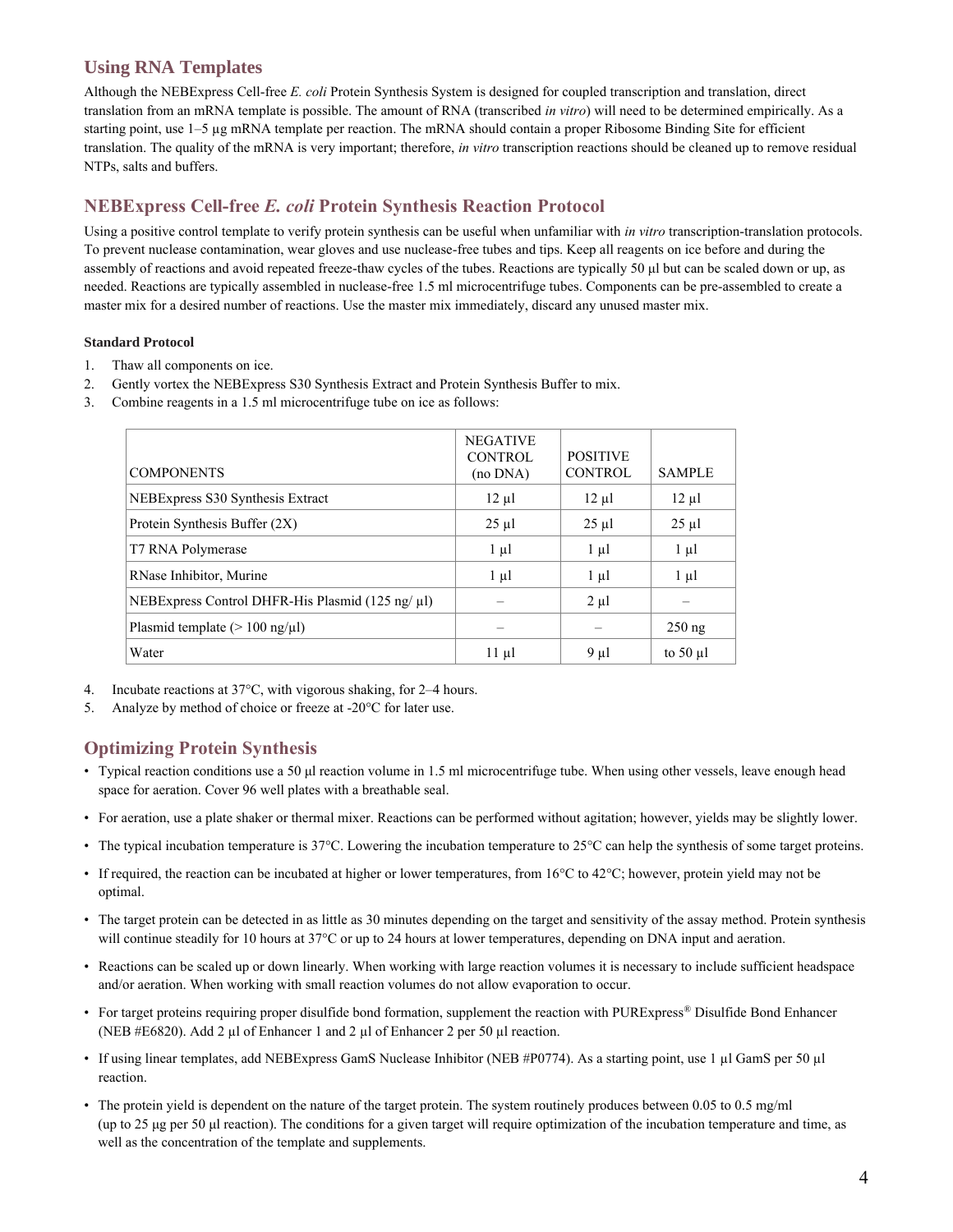### **Analysis of Synthesized Protein**

Following synthesis, samples can be analyzed by SDS-PAGE (Figure 4) or western blot. Always analyze synthesis reactions side by side with a negative control sample, to compare the banding pattern. Alternatively, the synthesis reaction can be analyzed directly in a functional assay (provided the reaction mixture components do not cause interference). Due to the complexity of the reaction, it is strongly recommended to always compare the synthesis reaction with a negative control sample, or with a sample synthesizing an unrelated protein.

### **Figure 4. Protein Expression using the NEBExpress Cell-free** *E. coli* **Protein Synthesis System**



*50 µl reactions containing 250 ng template DNA were incubated at 37°C for 3 hours. 2 µl of each reaction were analyzed by SDS-PAGE using a 10–20% Tris-glycine gel. The red dot indicates the protein of interest. M = Unstained Protein Standard, Broad range (NEB #P7717), "Neg" = negative control, no DNA.* 

### **SDS-PAGE Protocol**

*In vitro* protein synthesis reactions produced by the NEBExpress Cell-free *E. coli* Protein Synthesis System can be directly loaded onto an SDS-PAGE gel without the need for acetone or TCA precipitation.

- 1. Combine 2 µl of a NEBExpress Cell-free *E. coli* Protein Synthesis System reaction with 6 µl of SDS-PAGE Blue Loading Buffer (NEB  $#B7703$ ), and 10 µl H<sub>2</sub>O. Also prepare a negative control sample.
- 2. Incubate at 100°C for 3–5 minutes.
- 3. Load 3 µl of the Unstained Protein Standard (NEB #P7717) into the first lane.
- 4. After a quick microcentrifuge spin, load samples directly on to the gel. To ensure uniform mobility, load an equal volume of SDS-PAGE Blue Loading Buffer into any unused wells.
- 5. Run the gel according to the manufacturer's recommendations.
- 6. Stain with Coomassie Blue or another stain as directed or proceed to western blot.

After staining, the target protein is typically observed as a unique band, absent in the negative control reaction. However, sometimes, the target has the same apparent molecular weight as an endogenous protein. In this case, the target protein will enhance or "darken" the comigrating band.

### **Protein Purification**

Any affinity purification method can be applied, as none of the endogenous proteins in the NEBExpress Cell-free *E. coli* Protein Synthesis System are tagged. If the synthesized protein contains a Maltose-Binding Protein (MBP) tag, then use Amylose Resin (NEB #E8021), Amylose Resin High Flow (NEB #E8022) or Amylose Magnetic Beads (NEB #E8035). If the synthesized protein has a Chitin Binding Domain (CBD) tag, then use Chitin Resin (NEB #S6651) or Chitin Magnetic Beads (NEB #E8036). If the synthesized protein contains a His-tag, then use NEBExpress Ni-NTA Magnetic Beads (NEB #S1423), NEBExpress Ni Spin Columns (NEB #S1427) or NEBExpress Ni Resin (NEB #S1428), as described below.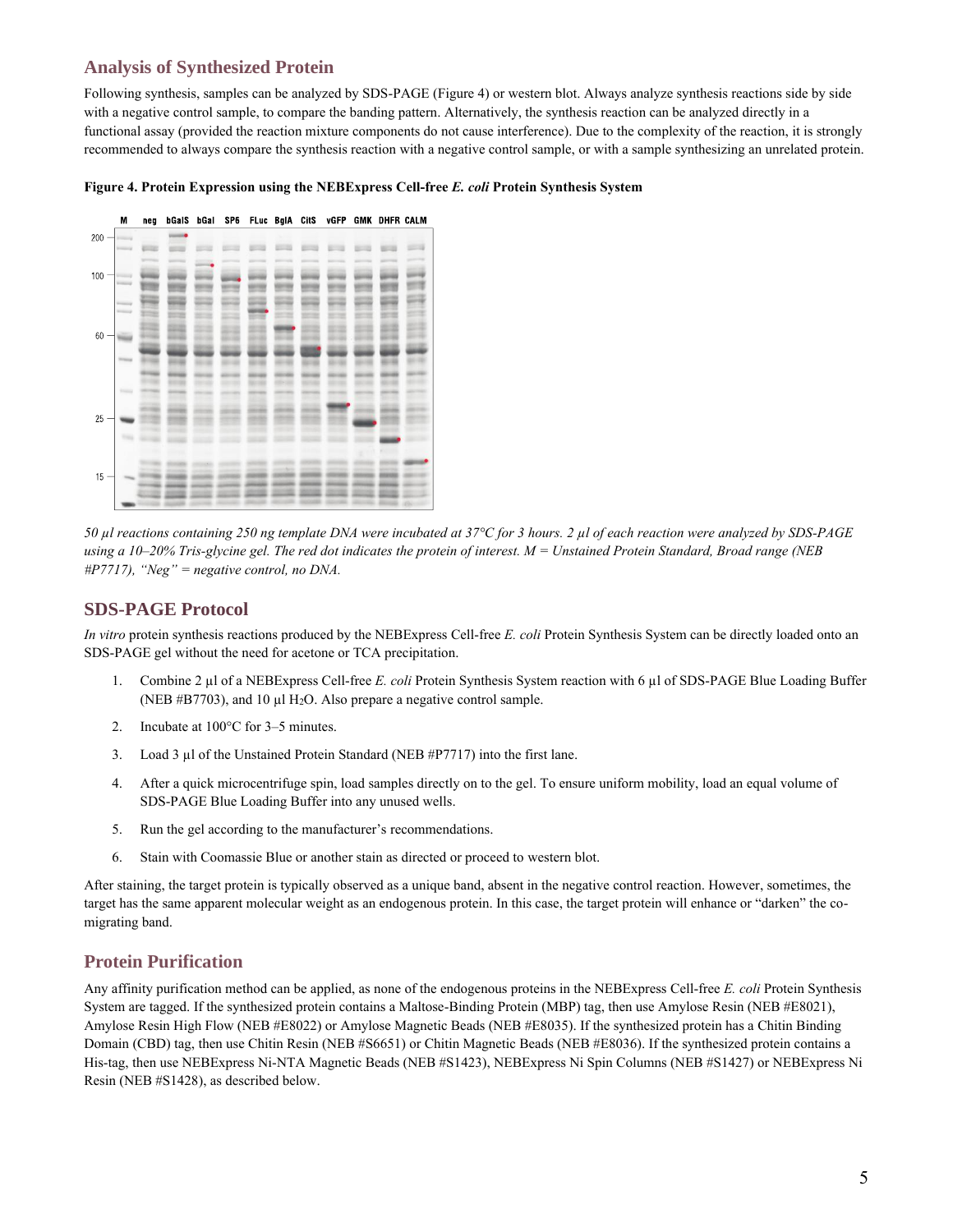### **NEBExpress Ni-NTA Magnetic Beads Quick Protocol** (NEB #S1423)

### *Visit [www.neb.com/S1423](http://www.neb.com/S1423) for full-length protocol*

- 1. Gently vortex and thoroughly suspend magnetic beads.
- 2. Aliquot 50 μl of bead suspension to a sterile microcentrifuge tube, apply magnet, to pull beads to the side of the tube and remove supernatant.
- 3. Equilibrate beads by mixing with 200 μl of Lysis/Binding buffer (20 mM sodium phosphate, 300 mM NaCl, 10 mM Imidazole, pH 7.4), apply magnet to pull the beads aside and remove the supernatant.
- 4. Add 50 µl of Lysis/Binding buffer and 50 µl of the protein synthesis sample. Mix for 30 minutes. Apply magnet and remove supernatant.
- 5. Wash beads 3X with 500 μl of Wash buffer (20 mM sodium phosphate, 300 mM NaCl, 20 mM Imidazole, pH 7.4) as per Step 3.
- 6. Elute fusion protein by incubating with 100 μl Elution buffer (20 mM sodium phosphate, 300 mM NaCl, 500 mM Imidazole, pH 7.4) for ≥ 2 minutes with mixing. Apply magnet, remove and keep supernatant. Elution can be repeated, and eluates combined.

### **NEBExpress Ni Spin Columns Quick Protocol** (NEB #S1427)

#### *Visit [www.neb.com/S1427](http://www.neb.com/S1427) for full-length protocol*

- 1. Remove the bottom tab of the column and place the column in a collection tube, loosen the cap.
- 2. Centrifuge column at 800 x *g* for 1 minute, discard the buffer.
- 3. Add 250 μl of Lysis/Binding buffer to the column. Centrifuge column at 800 x *g* for 1 minute, discard the Lysis/Binding buffer.
- 4. Add 150 µl of Lysis/Binding buffer and 50 µl of the protein synthesis sample to the column, tap to mix and allow binding for 2–60 minutes.
- 5. Centrifuge column at 800 x *g* for 1 minute, retain flow through.
- 6. Place the column in a new 2 ml microcentrifuge tube.
- 7. Add 250 μl of Wash Buffer to the column and centrifuge at 800 x *g* for 1 minute, repeat twice. Retain the washes.
- 8. Add 200 μl of Elution Buffer to the column. Tap the column repeatedly to mix. Centrifuge at 800 x *g* for 1 minute, retain the eluate.
- 9. Repeat elution step once, collecting fraction in a new microcentrifuge tube.

### **Troubleshooting**

#### **1. Control Protein (DHFR, ~20 kDa) is not synthesized**

- 1.1 Kit component(s) were inactivated: Store NEBExpress S30 Synthesis Extract and the Protein Synthesis Buffer at –80°C. Minimize number of freeze-thaw cycles (if necessary, aliquot components).
- 1.2 Nuclease contamination: Wear gloves and use nuclease-free water, pipette tips and microcentrifuge tubes.
- 1.3 T7 RNA Polymerase was absent in the reaction make sure to add T7 RNA Polymerase.

#### **2. Control Protein is synthesized, but the target protein is not present or present in low yield**

- 2.1 RNase contamination: Commercial mini-prep kits are useful for preparing template DNA but can also introduce RNase A into the reaction. Make sure RNase Inhibitor has been added to the reaction.
- 2.2 Template DNA design is compromised:
	- 2.2.1. The coding region and regulatory sequences of the DNA template must be correct and in-frame to ensure translation is initiated properly and that full-length product is produced. Make sure the DNA template contains the T7 terminator or a UTR stem loop to stabilize the mRNA in order to increase the yield.
	- 2.2.2. Non-optimal regulatory sequences and/or spacing may adversely affect translational efficiency. Translation initiation is critical, secondary structure or rare codons at the beginning of the mRNA may compromise the initiation process.
	- 2.2.3. If tolerable to the target, the addition of an adequate initiation region (e.g., first 10 codons of maltose binding protein) may help. Alternatively, using PCR to modify the 5´ end of the target gene may eliminate secondary structural elements or rare codons.
	- 2.2.4. Certain eukaryotic proteins might require modifying the gene sequence for expression in a bacterial system (codon optimization, addition of tags to enhance solubility, removal of transmembrane domains, etc.)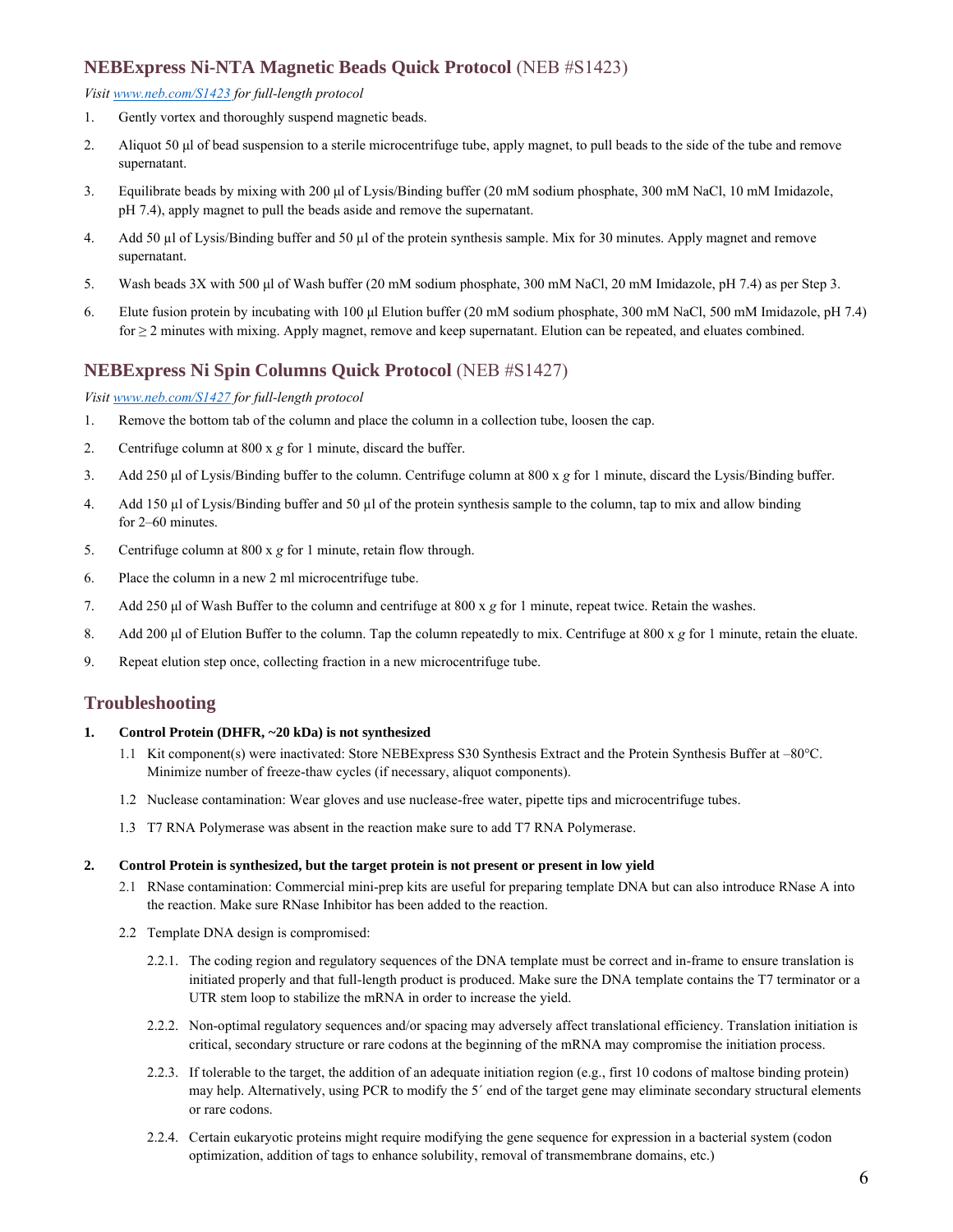- 2.3. Template DNA is contaminated
	- 2.3.1. Inhibitors of transcription or translation may be present in the DNA and will reduce protein yield. A simple mixing experiment (control DNA + target DNA, compared to control DNA alone) will reveal whether inhibitors are present.
	- 2.3.2. Do not use DNA purified from agarose gels as they often contain inhibitors of translation (e.g., ethidium bromide). Residual SDS from plasmid preparation protocols is another common contaminant. Re-purify the DNA using the Monarch<sup>®</sup> Plasmid Miniprep Kit (NEB #T1010) or Monarch PCR & DNA Cleanup Kit (5 µg) (NEB #T1030).
	- 2.3.3. Templates produced by PCR need to be free of non-specific amplification products. These contaminants may contain transcription signals and thus compete for and titrate out transcription and/or translation components. As a result, yields may decrease, and truncated products may be produced.
	- 2.3.4. Make sure to add RNase Inhibitor (NEB #M1018) to the reaction. The supplied RNase Inhibitor will reduce the effects of RNase contamination that may be present after using commercial plasmid prep kits.
- 2.4. Template DNA concentration is not optimal
	- 2.4.1. The concentration of template DNA is important to maintain the balance between transcription and translation. Too little template reduces the amount of actively translated mRNA while too much template results in the overproduction of mRNA and overwhelming of the translational apparatus. 250 ng of template DNA is recommended for a 50 µl reaction. Optimization with different amounts of template DNA (e.g., 25–1000 ng) may improve yield of a particular target protein.
	- 2.4.2 If UV absorbance was used to calculate the concentration of the template DNA, be aware that RNA or chromosomal DNA will also absorb UV light. If the sample has significant amounts of RNA or chromosomal DNA, the actual amount of template DNA may be lower than the calculated amount. The 260 nm/280 nm ratio should be 1.8. Running a sample of template DNA on an agarose gel can determine if it is the correct size, has been degraded, and/or if it contains other nucleic acids.

### **3. Target protein synthesized but the full-length product is not the major species**

- 3.1 Translation initiation and/or termination is not correct. The system can express large molecular weight proteins; however, obtaining full-length product requires proper initiation and termination. Internal ribosome entry sites and/or premature termination can produce truncated proteins.
- 3.2 Bands smaller than the expected full-length protein can be proteolytic fragments produced during the reaction. Adding protease inhibitors may help to solve the issue.

### **4. Target protein synthesized but it is inactive or insoluble**

- 4.1 Incubating at lower temperatures (down to 16°C), for longer periods of time (up to 24 hours), can help solubilize proteins that otherwise are synthesized in an insoluble form.
- 4.2 Alone or in combination with changes in incubation temperature, supplement the reaction with PURExpress Disulfide Bond Enhancer (NEB #E6820). Add 2 µl of Enhancer 1 and 2 µl of Enhancer 2 per 50 µl of reaction.

### **Frequently Asked Questions**

*For a complete list of FAQs, please visit the product page at www.neb.com*

### **Q1.** *Based on my application, should I use the NEBExpress Cell-free E. coli Protein Synthesis System or PURExpress®?*

**A1:** The NEBExpress Cell-free *E. coli* Protein Synthesis System and PURExpress are suited for high yield protein synthesis of a variety of protein targets, under the control of T7 RNA Polymerase. Both products offer convenient reaction analysis by SDS-PAGE or by direct assay. Both systems are compatible with plasmid and linear DNA templates; mRNA can also be used as a template.

PURExpress is a reconstituted system and therefore provides a more defined reaction environment with minimal nuclease and protease activity. Downstream applications such as directed protein evolution, translation studies and protein/protein interactions are particularly suited to PURExpress. PURExpress is also ideal for applications where components of the translational machinery are selectively left out (PURExpress Δ (aa, tRNA) Kit, PURExpress Δ RF123 Kit, PURExpress Δ Ribosome Kit), including non-natural amino acid incorporation, radiolabeling and ribosome studies. In PURExpress, all protein components (except ribosomes) are recombinant and His-tagged allowing for reverse purification.

The NEBExpress Cell-free *E. coli* Protein Synthesis System is preferable to isolate proteins that are His-tagged. In addition, it has a lower cost per reaction, making it more easily scalable to large volume applications.

To compare PURExpress and the NEBExpress Cell-free *E. coli* Protein Synthesis System by application, reference the selection chart on the product page at www.neb.com.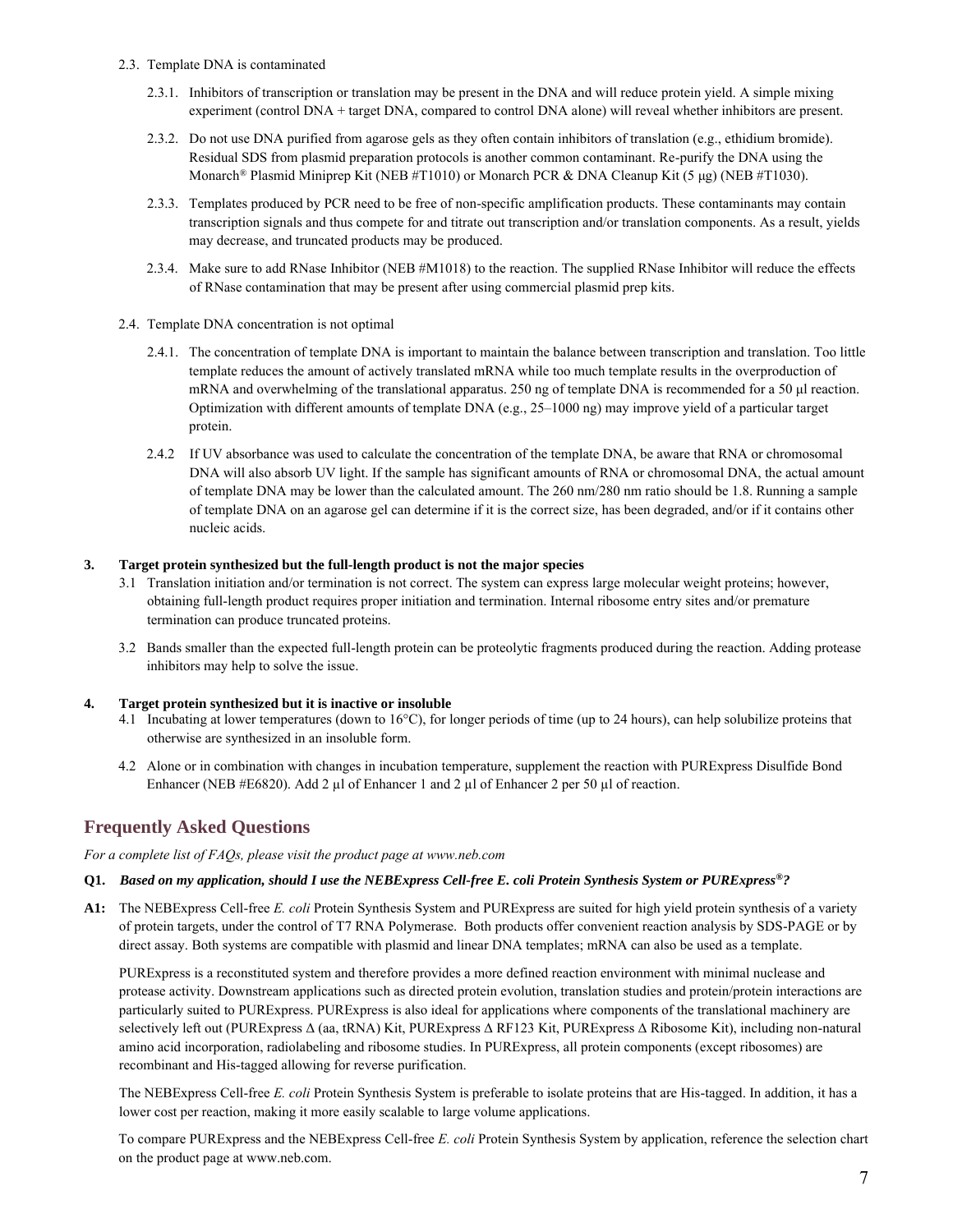#### **Q2:** *What is the difference between NEBExpress Cell-free E. coli Protein Synthesis System and PURExpress?*

**A2:** PURExpress is a reconstituted protein synthesis system where all necessary components needed for *in vitro* transcription and translation (including T7 RNA polymerase) are purified from *E. coli* and mixed in a multicomponent solution. All protein components are His-tagged (except the ribosome). PURExpress contains minimal nuclease and protease activities. The protein mix is combined with an optimized reaction buffer for coupled transcription and translation.

NEBExpress Cell-free *E. coli* Expression System is a high activity lysate from *E. coli*, which in combination with an optimized reaction buffer, T7 RNA polymerase, and RNase inhibitor, allow coupled transcription and translation.

Both systems are compatible with plasmid and linear DNA templates; mRNA can also be used as a template.

To compare PURExpress and the NEBExpress Cell-free *E. coli* Protein Synthesis System by application, reference the selection chart on the product page at www.neb.com.

#### **Q3:** *Are the yields with NEBExpress Cell-free E. coli Protein Synthesis System comparable with PURExpress?*

**A3:** Protein yield, using either PURExpress or the NEBExpress Cell-free *E. coli* Protein Synthesis System, is dependent on the nature of the target protein and the reaction conditions. The NEBExpress Cell-free *E. coli* Protein Synthesis System routinely produces up to 0.5 mg/ml (up to 25 μg per 50 μl reaction). The PURExpress system routinely produces up to 0.25 mg/ml (up to 12.5 μg per 50 μl reaction). The conditions for a given target will require optimization of the incubation temperature and time, as well as the concentration of the template and supplements.

#### **Q4:** *Can I express a large protein with NEBExpress Cell-free E. coli Protein Synthesis System?*

- **A4:** NEBExpress Cell-free *E. coli* Protein Synthesis System can produce high molecular weight targets due to stabilization of the mRNA template in a low RNase environment. Proteins from 17 to 230 kDa have been successfully synthesized in an active form (unpublished results). For example, a functionally active 230 kDa protein, β-galactosidase from *Streptococcus*, was expressed using the NEBExpress Cell-free *E. coli* Protein Synthesis System (see Figure 4).
- **Q5:** *Can I use the NEBExpress Cell-free E. coli Protein Synthesis System to incorporate unnatural amino acids or radiolabeled amino acids?*
- **A5:** For these applications, the PURExpress *in vitro* Protein Synthesis Kit (NEB #E6800) is the best option.

#### **Q6:** *Can the reaction be scaled to smaller or larger volumes?*

**A6:** Yes, the typical reaction volume is 50 µl, but can be scaled up or down linearly. All reaction components, including the DNA template, must be scaled proportionally. The system has been tested with reaction volumes as small as 1 µl and as large as 2 ml. Protein synthesis yields are comparable within this range. For small volumes, such as 1 µl, an acoustic droplet ejection liquid handler (or similar) should be used. For large volumes use a vessel with adequate headspace to allow for aeration and incubate with agitation.

#### *Q7: What methods can be used to purify the synthesized protein?*

**A7:** Any affinity purification method can be applied, as none of the endogenous proteins in the NEBExpress Cell-free *E. coli* Protein Synthesis System are tagged. If the synthesized protein contains a His-tag, then use NEBExpress Ni-NTA Magnetic Beads (NEB #S1423), NEBExpress Ni Spin Columns (NEB #S1427) or NEBExpress Ni Resin (NEB #S1428). If the synthesized protein contains a Maltose-Binding Protein (MBP) tag, then use Amylose Resin (NEB #E8021), Amylose Resin High Flow (NEB #E8022) or Amylose Magnetic Beads (NEB #E8035). If the synthesized protein has a Chitin Binding Domain (CBD) tag, then use Chitin Resin (NEB #S6651) or Chitin Magnetic Beads (NEB #E8036).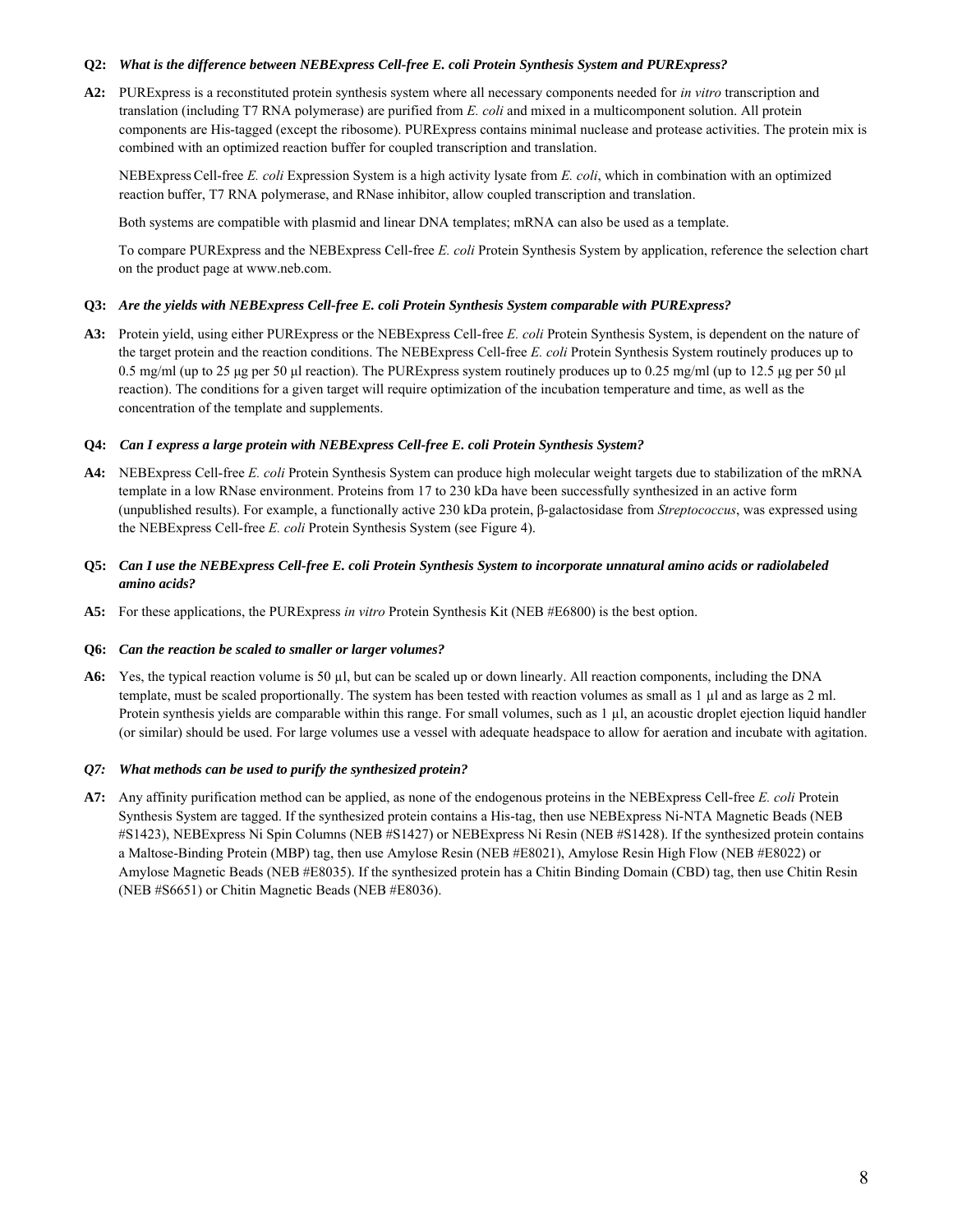# **Kit Components**

# NEB #E5360S Table of Components

| NEB#          | <b>PRODUCT</b>                      | <b>SIZE</b>   |
|---------------|-------------------------------------|---------------|
| P0864S        | NEBExpress S30 Synthesis Extract    | $125$ $\mu$ l |
| <b>B0864S</b> | Protein Synthesis Buffer $(2X)$     | $250$ $\mu$   |
| M1019A        | T7 RNA Polymerase                   | $15 \mu$      |
| M1018A        | RNase Inhibitor, Murine             | $15 \mu$      |
| N3273A        | NEBExpress Control DHFR-His Plasmid | $10 \mu l$    |

# NEB #E5360L Table of Components

| NEB#          | <b>PRODUCT</b>                      | <b>SIZE</b>                |
|---------------|-------------------------------------|----------------------------|
| P0864S        | NEBExpress S30 Synthesis Extract    | $10 \times 125 \text{ µl}$ |
| <b>B0864S</b> | Protein Synthesis Buffer (2X)       | $10 \times 250 \text{ µl}$ |
| M1019AA       | T7 RNA Polymerase                   | $150$ $\mu$                |
| M1018AA       | RNAse Inhibitor, Murine             | $150$ $\mu$                |
| N3273A        | NEBExpress Control DHFR-His Plasmid | $10 \mu$                   |

## NEB #E5360 Companion Products

| NEB#                  | <b>PRODUCT</b>                                       | <b>SIZE</b>       |
|-----------------------|------------------------------------------------------|-------------------|
| <b>B1500S/L</b>       | Nuclease-free Water                                  | $25/100$ ml       |
| P0774S                | NEBExpress GamS Nuclease Inhibitor                   | $75 \mu g$        |
| E6820S                | PURExpress Disulfide Bond Enhancer                   | 50 reactions      |
| T1010S/L              | Monarch Plasmid Miniprep Kit                         | $50/250$ preps    |
| T1030S/L              | Monarch PCR & DNA Cleanup Kit $(5 \mu g)$            | 50/250 preps      |
| P7717S/L              | Unstained Protein Standard, Broad Range (10-200 kDa) | 150/750 gel lanes |
| <b>B7703S</b>         | Blue Loading Buffer Pack                             | $8 \text{ ml}$    |
| S1423S/L              | NEBExpress Ni-NTA Magnetic Beads                     | $1/5$ ml          |
| S <sub>1427</sub> S/L | NEBExpress Ni Spin Columns                           | $10/25$ columns   |
| S <sub>1428</sub> S   | NEBExpress Ni Resin                                  | 25 ml bed volume  |
| E8021S/L              | Amylose Resin                                        | $15/100$ ml       |
| E8022S/L              | Amylose Resin High Flow                              | $15/100$ ml       |
| E8035S                | Amylose Magnetic Beads                               | $25 \text{ mg}$   |
| S6651S/L              | Chitin Resin                                         | 20/100 ml         |
| E8036S                | Chitin Magnetic Beads                                | $5 \text{ ml}$    |
| S <sub>1506</sub> S   | 6-Tube Magnetic Separation Rack                      | 6 tubes           |
| S <sub>1511</sub> S   | 96-Well Microtiter Plate Magnetic Separation Rack    | 96 well           |

## **Revision History**

| <b>REVISION#</b> | <b>DESCRIPTION</b>                                                                 | <b>DATE</b> |
|------------------|------------------------------------------------------------------------------------|-------------|
|                  | N/A                                                                                |             |
|                  | Name change: "Control DHFR-His Template<br>to NEBExpress Control DHFR-His Plasmid" |             |